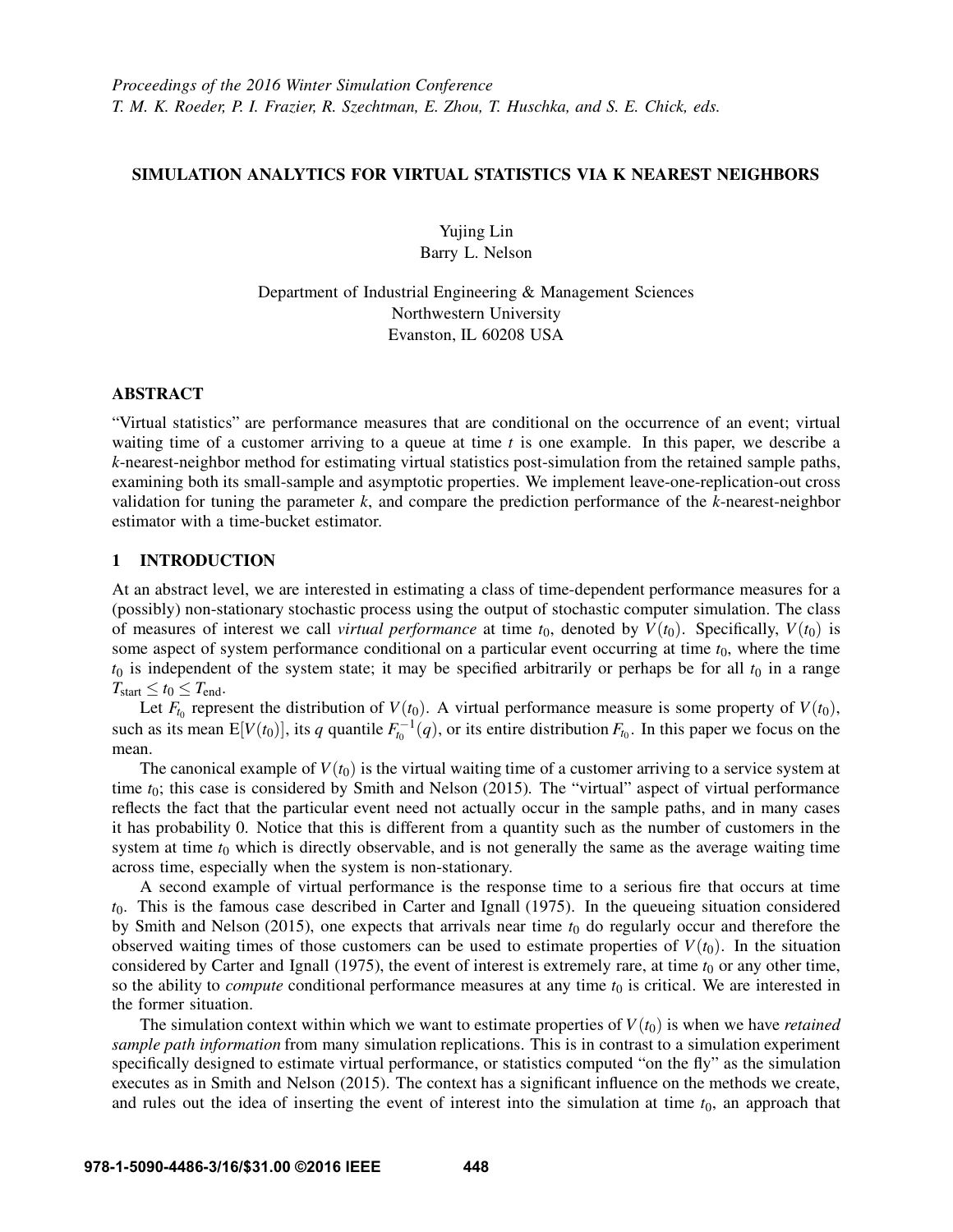would not generalize if we wanted to estimate  $V(t_0)$  over many times in a range  $T_{start} \le t_0 \le T_{end}$  since frequent insertions would fundamentally change the system. Instead, we want to do the best we can with the sample path data that are retained. Our approach illustrates one of the benefits of retaining simulation sample paths rather than automatically summarizing them.

We will not introduce a specific data structure in this paper, but what we have in mind is that something like a time-stamped trace of all events and state changes throughout the simulation runs is retained; this sort of trace is available in nearly all commercial simulation languages, although the tools to query it are not (yet). Storing such detailed transactional information facilitates a deeper analysis of simulation results, an approach we call "simulation analytics." See Nelson (2016) for an argument in favor of a data analytics approach to simulation output analysis, and see Bertsimas and Kallus (2014) for a compelling argument to employ data analytics in stochastic optimization.

# 2 WHEN IS THE PROBLEM EASY?

There has been substantial work on virtual performance measures, including virtual waiting time, in the queueing literature. The famous result that "Poisson arrivals see time averages" or PASTA Wolff (1982) is of this type. Loosely translated in the queueing context, PASTA indicates that the distribution of the number of customers in the system observed by arrivals from a Poisson process is the same as the time-average number of customers in the system, provided the system in no way anticipates the customer's arrival.

More generally one can consider the *work* in the system at time  $t_0$ , where "work" is defined as some measure of service pending or in process at time  $t_0$ ; see Wolff (1989), Chapters 5 and 10 for a thorough discussion. One relevant measure of work at time  $t_0$  is the sum of the service times of all customers in the queue, plus the remaining service times of those customers in service at  $t<sub>0</sub>$ . In a single channel queue with no overtaking the virtual work and the virtual waiting time for an arrival at time  $t_0$  coincide. Like number in the system, virtual work is observable at any time  $t_0$  so each simulated replication provides one unbiased observation.

Many real-world systems, however, are much more complex so that PASTA or virtual work cannot be applied directly. In fact, virtual waiting time in queueing theory is typically for stationary systems in steady state. Further, the customers in a multi-server, multi-station system could pass each other, so the above-mentioned measure of work at time  $t_0$  might not coincide with the virtual waiting time for an arrival at  $t_0$ . The arrivals of interest may not even be from outside the system, they could be arrivals to an internal queue in the network that are departures from other queues. A non-queueing example is the virtual recovery time of a manufacturing system if a failure occurs at  $t_0$ . Although we use virtual waiting time for arrivals to a queue as our example throughout this paper, our goal is to develop a more general approach to estimate virtual performance measures for complex systems.

# 3 PROBLEM AND METHOD

For notation, let  $t_{1j} \le t_{2j} \le \cdots \le t_{M_jj}$  be the times in replication j that the events of interest (e.g., customer arrivals) actually do occur, and let  $Y(t_{ij})$  be the system performance that is actually observed (e.g., waiting time of customer who arrived at time  $t_{ij}$ ), for replication  $j = 1, 2, \ldots, n$ . That is, our data are  $\{Y(t_{ij}), t_{ij}; i = 1, 2, \ldots, M_j, j = 1, 2, \ldots, n\}$ , and our virtual performance measure is

$$
v(t_0) = \mathbf{E}(Y(t) \mid t = t_0).
$$

Notice that the  $M_i$  are random variables in general, and that this situation includes estimating probabilities as well as mean values by representing them as the expectation of indicator functions. What approaches might be used to estimate  $v(t_0)$ ?

Smith and Nelson (2015) use the observed outputs  $\{Y(t_{ij}): t_{ij} \in [t_L, t_U]\}$  to estimate properties of  $v(t_0)$ , where  $t_L \le t_0 \le t_U$  and  $[t_L, t_U]$  is a predefined time bucket. Their primary assumption is that the outputs within a time bucket on a particular replication  $j$  are approximately stationary. There is a bias-variance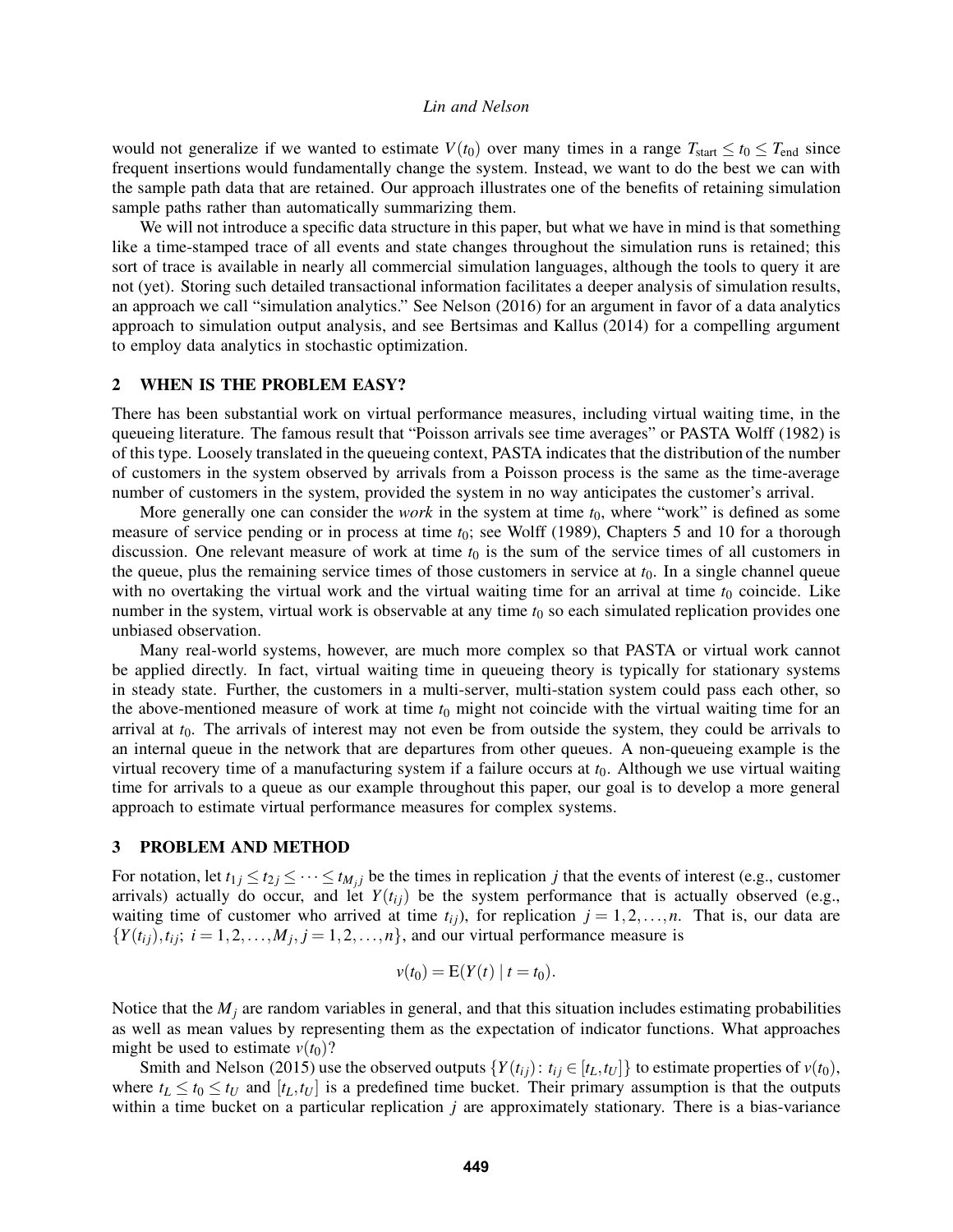trade off in choosing  $\Delta = t_U - t_L$ : Large  $\Delta$  reduces variance but increases bias; small  $\Delta$  increases variance but may reduce bias, unless the probability of an empty bucket becomes too large. A modification is to use a window  $[t_0 - \delta, t_0 + \delta]$  centered at  $t_0$  instead. This is probably an improvement, and is feasible if all of the  $t_0$  values of interest are known in advance, or if all outputs  $(Y(t_{ii}), t_{ii})$  are retained. The same bias-variance trade off still exists.

In this paper, we propose to construct a k-nearest-neighbor (KNN) estimator from the simulation data, provided that all outputs  $(Y(t_{ij}), t_{ij})$  are retained. In contrast to designing a time bucket in advance, as in Smith and Nelson (2015), our method simply uses the average waiting time of the k closest arrivals around  $t_0$  to estimate  $v(t_0)$ .

From the perspective of data analytics, KNN is a nonparametric supervised learning approach that is suitable for problems with low dimension and independent observations. The dimension of a problem is determined by the number of predictors included in a KNN model, which affects the required computer memory, computation time and smoothness of the regression function. Since the time that the events of interest occur is the only predictor for virtual performance measures, the dimension is 1 which is ideal. Nevertheless, the independence assumption is usually violated because the observed outputs and predictors are obtained from a strongly dependent sample path within each replication. Thus, dealing with the correlation among observations is one of the most challenging issues. In fact, the observations from the same replication are dependent but the ones obtained across distinct replications are independent, so in general the k nearest neighbors are a mix of independent and dependent observations.

The KNN estimator of  $v(t_0)$ ,  $\tilde{V}(t_0)$ , can be represented as

$$
\tilde{V}(t_0) = \frac{1}{k} \sum_{\ell=1}^k Y(t_0^{(\ell)}) = \frac{1}{k} \sum_{\ell=1}^k \left[ v(t_0^{(\ell)}) + \varepsilon(t_0^{(\ell)}) \right],\tag{1}
$$

where  $t_0^{(\ell)}$  $\binom{\ell}{0}$  is the  $\ell$ th nearest neighbor of  $t_0$ , and  $Y(t_0^{(\ell)})$  $\binom{\ell}{0}$  and  $\varepsilon(t_0^{(\ell)})$  $\binom{1}{0}$  are the corresponding observed output and noise, for  $\ell = 1,2,\ldots, k$ . The number of nearest neighbors to include, k, is the single tuning parameter in KNN. In most situations the optimal  $k^*$  is not known because the true response surface is unknown and the data are noisy. A common approach is to evaluate many values of  $k$  and then choose the best one based on a bias-variance trade off such as empirical mean squared error.

In typical data analytics problems the chosen value of  $k$  is small, so a direct search, say starting with  $k = 1$ , is possible. However, because the superposition of arrivals from *n* replications may be very dense around  $t_0$ , and  $\varepsilon$  can be quite variable, using a large number of times  $t_0^{(\ell)}$  $v_0^{(t)}$  close to  $t_0$  to estimate  $v(t_0)$ may not have a significant impact on bias but greatly reduce variance. Having good insights into how the value of  $k$  would be affected by various features of the simulation data could be very helpful for saving computation effort, a topic we address below.

The remainder of this paper is organized as follows. In Section 4, we present the asymptotic properties of the proposed KNN estimator, and we discuss two types of asymptotic consistency under different conditions on the system of interest and the growth rate of  $k$ . We discuss how to apply cross validation (CV) to our problem setting, and develop a stylized model to analyze how data features affect  $k^*$  in Section 5. To evaluate the prediction performance of the KNN estimator, we compare it with the time-bucket (TB) estimator described in Smith and Nelson (2015) using a concrete example in Section 6. Some conclusions and future work are offered in Section 7.

# 4 ASTMPTOTIC PROPERTIES OF THE KNN ESTIMATOR

In this section, we show that the proposed KNN estimator is asymptotically consistent and unbiased under some certain conditions on the growth rate of k, the observed event times  $t_{ij}$  and the output  $Y_{ij}$ .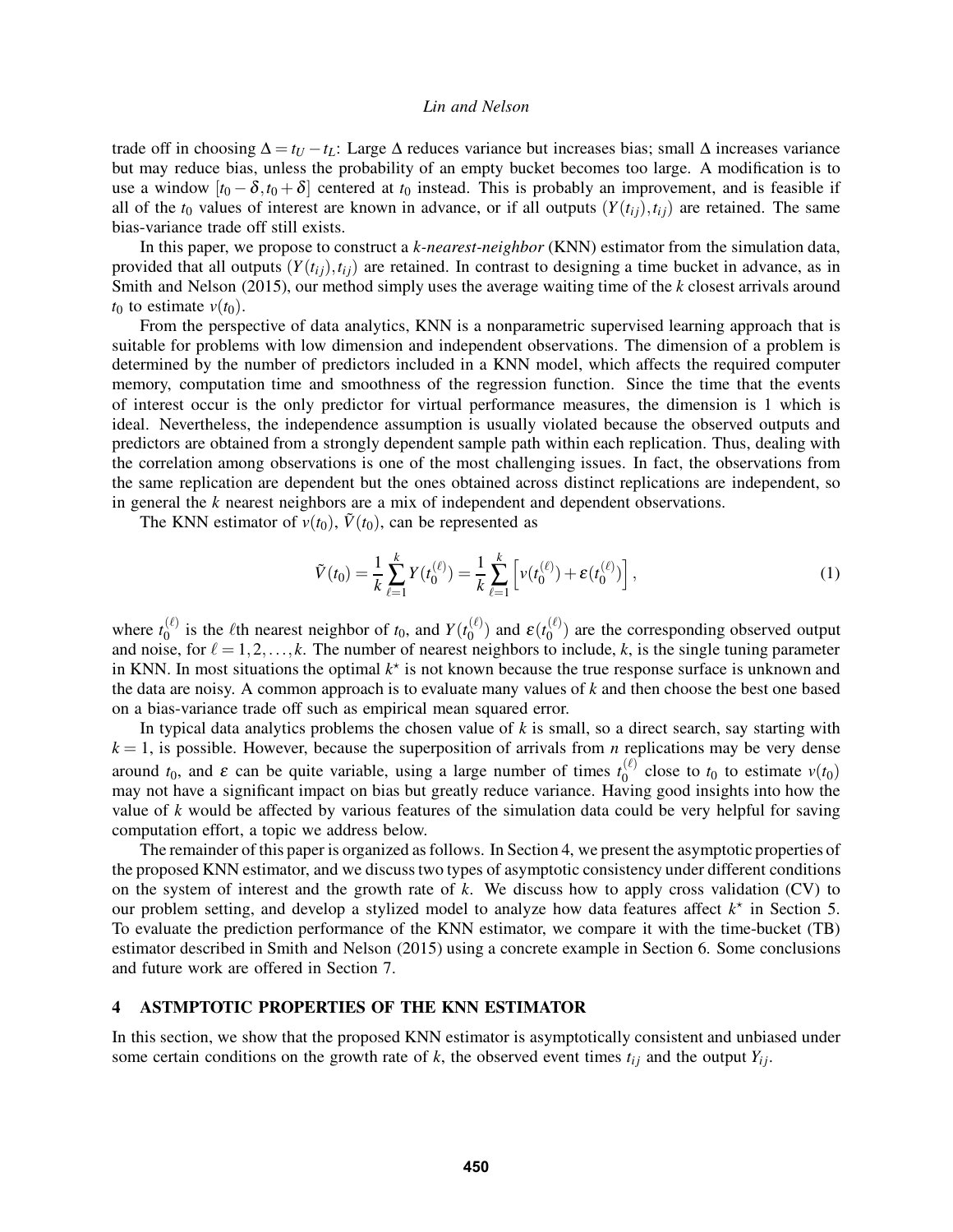## 4.1 Devroye's Results

Let  $(X,Y), (X_1,Y_1),..., (X_n,Y_n)$  be independent identically distributed  $\mathfrak{R}^d \times \mathfrak{R}$ -valued random vectors with  $E(|Y|) < \infty$ . The regression function  $m(\mathbf{x}) = E(Y|\mathbf{X} = \mathbf{x})$  is estimated by

$$
m_n(\mathbf{x}) = \sum_{i=1}^n W_{ni}(\mathbf{x}) Y_i,
$$

where  $W_{ni}(\mathbf{x}) = 1/k$  if  $Y_i$  is one of the k nearest neighbors and  $W_{ni}(\mathbf{x}) = 0$  otherwise. Devroye (1981) proves the pointwise consistency of the KNN estimator  $m_n(\mathbf{x})$ , that is, when  $k,n \to \infty$  and  $k/n \to 0$ ,  $m_n(\mathbf{x})$  satisfies

$$
E(|m_n(\mathbf{x}) - m(\mathbf{x})|^p) \to 0
$$
 (2)

for almost all **x** whenever  $E(|Y|^p) < \infty$  for  $p \ge 1$ . Pointwise consistency of  $m_n(\mathbf{x})$  applies for any realized value of **X**, i.e.,  $X = x$ , and the expectation in (2) is taken with respect to the k nearest neighbors of fixed x because they are randomly distributed around x.

Devroye (1981) further shows the *strong consistency* of  $m_n(\mathbf{x})$ : If  $|Y| \leq \gamma < \infty$ ,  $k, n \to \infty$  and  $k/n \to 0$ , then

$$
E(|m_n(\mathbf{x}) - m(\mathbf{x})|) \to 0 \quad \text{as} \quad n \to \infty, \quad \text{for almost all } \mathbf{x}, \tag{3a}
$$

and

$$
E(|m_n(\mathbf{X}) - m(\mathbf{X})|) \to 0 \quad \text{as} \quad n \to \infty.
$$
 (3b)

If, in addition,  $k/\log n \rightarrow \infty$  as  $n \rightarrow \infty$ , then

$$
|m_n(\mathbf{x}) - m(\mathbf{x})| \to 0 \quad \text{a.s. as} \quad n \to \infty, \quad \text{for almost all } \mathbf{x}, \tag{4a}
$$

and

$$
E(|m_n(\mathbf{X}) - m(\mathbf{X})| \mid \mathbf{X}_1, Y_1, \dots, \mathbf{X}_n, Y_n) \to 0 \quad \text{a.s. as} \quad n \to \infty. \tag{4b}
$$

We see that (3a) is a specific case of (2) where  $p = 1$ , but (3b) states the consistency on random vector X instead of a fixed x. Similarly, the expectation in (3b) is with respect to the distribution of the  $k$  nearest neighbors of **X**. Moreover, if k increases slower than n but faster than  $\log n$  as  $n \to \infty$ , then we have almost sure consistency as shown in (4). From (3) and (4), we see that to have a strongly consistent estimator  $m_n(x)$ , the system output Y must be bounded, which is not assumable in general. But having a bounded  $E(|Y|^p)$  is a weaker assumption that many practical systems satisfy.

Another underlying assumption for the consistency results to hold is the independence among observations. This assumption will not be satisfied in many virtual statistics problems. To directly apply Devroye's results, the k nearest neighbors need to come from distinct replications so that their corresponding responses are independent, in the limit. How fast k can grow as  $n \rightarrow \infty$  to assure independence is what we discuss in Section 4.2 below.

# 4.2 Asymptotics of the KNN Estimator with Poisson Arrivals

In our formulation the arrival time is the only "predictor" in the KNN model, and we are interested in predicting at a fixed time or times, denoted generically by  $t_0$ . In Devroye's notation,  $\mathbf{x} = t_0$ ,  $m(\mathbf{x}) = v(t_0)$ , and  $m_n(\mathbf{x}) = \tilde{V}(t_0)$ . Here we establish conditions on k and n that allow (2) and (4a) to hold for the special case of non-stationary Poisson arrivals. We prove that if  $k^2/n \to 0$  as both  $k,n \to \infty$ , then the KNN estimator is pointwise consistent and asymptotically unbiased. Even if k is fixed and only  $n \to \infty$ , then the KNN estimator is still asymptotically unbiased under mild conditions. The key ideas follow.

We assume that the arrival-counting process of a dynamic system,  $\{N(t): t \geq 0\}$ , is non-stationary Poisson with integrable rate function  $\lambda(t) > 0$ , the response surface  $Y(t)$  has finite variance for all t, and n independent sample paths (replications) are retained. Therefore the superposition of these  $n$  independent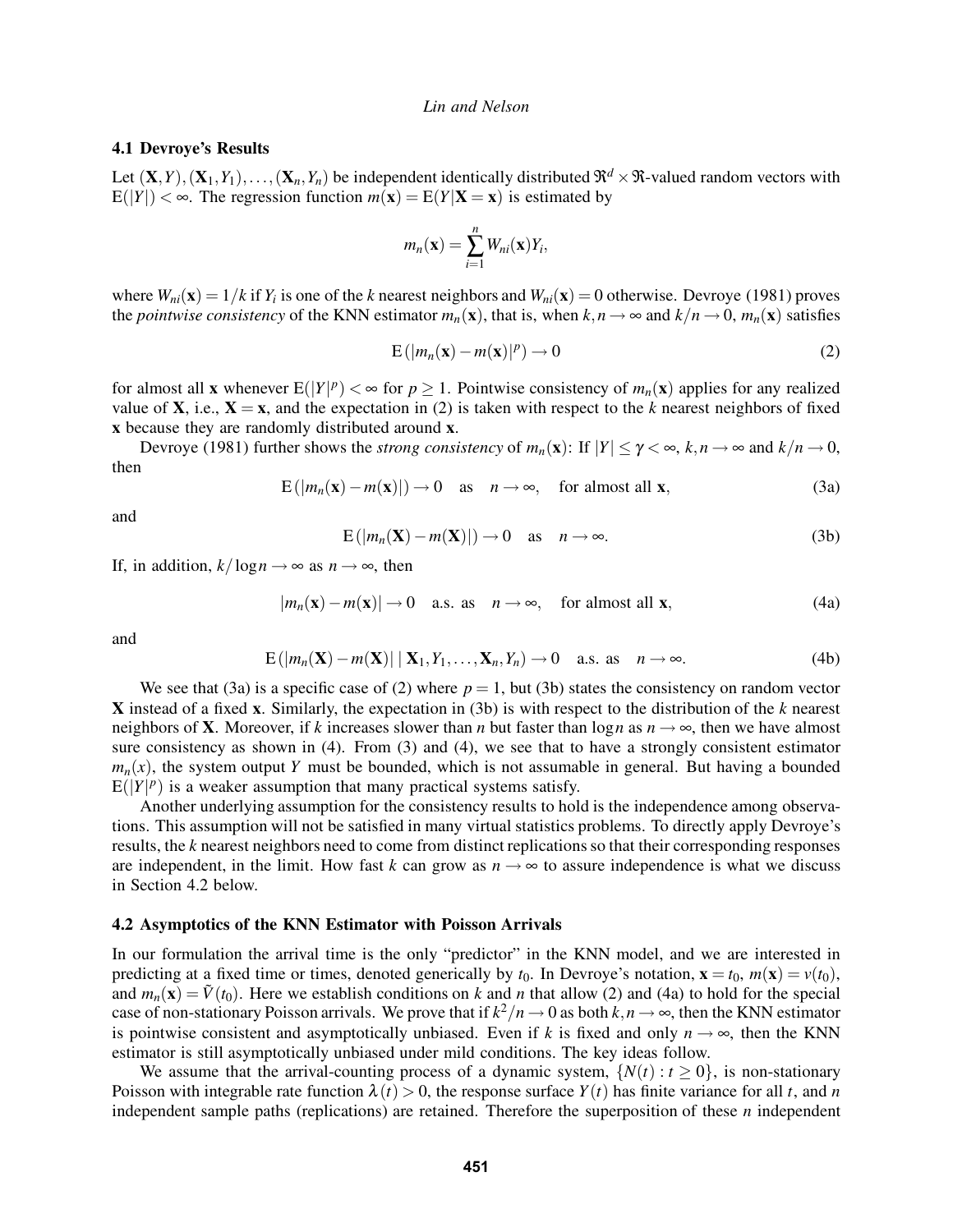processes,  $\{N^{\dagger}(t): t \geq 0\}$ , is also non-stationary Poisson with intensity function  $n\lambda(t)$ . Consider a symmetric interval around  $t_0$  with width  $w_n$ , and let  $t_0^{(\ell)}$  $\binom{1}{0}$  be the *l*th nearest neighbor to  $t_0$  from the superposed set of  $\{t_{ij}\}$  with its corresponding observed output  $Y(t_0^{(\ell)})$  $\binom{(\ell)}{0}$ ,  $\ell = 1, 2, \ldots, k$ .

For any single replication, the probability that no arrival time falls in the interval  $[t_0 - w_n/2, t_0 + w_n/2]$ is

$$
p_0 = \Pr\left\{N\left(t_0 + \frac{w_n}{2}\right) - N\left(t_0 - \frac{w_n}{2}\right)\right\} = e^{-\left[\Lambda(t_0 + w_n/2) - \Lambda(t_0 - w_n/2)\right]} = e^{-\Delta_\Lambda(t_0, w_n)}
$$

where  $\Lambda(t) = \int_0^t \lambda(s)ds$  and  $\Delta_\Lambda(t, w) = \Lambda(t + w/2) - \Lambda(t - w/2)$ . Similarly, the probabilities that a replication contributes one, or more than one, point to the interval are

$$
p_1 = \Delta_{\Lambda}(t_0, w_n) \cdot e^{-\Delta_{\Lambda}(t_0, w_n)}
$$
 and  $p_2 = 1 - p_0 - p_1$ 

respectively. Hence, for any  $w_n \in \mathbb{R}^+$  and  $k \in \mathbb{Z}^+$ , the probability that  $Y(t_0^{(1)})$  $\binom{1}{0}$ ,..., $Y(t_0^{(k)})$  $\binom{1}{0}$  are independent, conditioned on the interval  $[t_0 - w_n/2, t_0 + w_n/2]$  containing k points, is

$$
P(n,k) = \Pr \Big\{ Y(t_0^{(1)}), \dots, Y(t_0^{(k)}) \text{ are independent} \Big| N^{\dagger} \left( t_0 + \frac{w_n}{2} \right) - N^{\dagger} \left( t_0 - \frac{w_n}{2} \right) = k \Big\}
$$
  
\n
$$
= \Pr \Big\{ t_0^{(1)}, \dots, t_0^{(k)} \text{ from distinct replications} \Big| N^{\dagger} \left( t_0 + \frac{w_n}{2} \right) - N^{\dagger} \left( t_0 - \frac{w_n}{2} \right) = k \Big\}
$$
  
\n
$$
= \frac{\binom{n}{k} p_0^{n-k} p_1^k p_2^0}{e^{-n\Delta_{\Lambda}(t_0, w_n)} \left[ n\Delta_{\Lambda}(t_0, w_n) \right]^k / k!}
$$
  
\n
$$
= \left( 1 - \frac{1}{n} \right) \left( 1 - \frac{2}{n} \right) \cdots \left( 1 - \frac{k-1}{n} \right).
$$

If k is a fixed value, then  $P(n, k) \to 1$  as  $n \to \infty$ . Since the conditional probability derived above is independent of the point of interest  $t_0$  and interval width  $w_n$ , we can argue that if  $n \to \infty$  with k fixed, then the probability that  $Y(t_0^{(1)})$  $\binom{(1)}{0}$ ,  $Y(t_0^{(2)})$  $\binom{2}{0}$ ,..., $Y(t_0^{(k)})$  $\binom{1}{0}$  are independent converges to 1 for any  $t_0$  and k.

If we further allow  $k \to \infty$  as  $n \to \infty$ , which is required for pointwise consistency, then

$$
\lim_{\substack{n \to \infty \\ k^2/n \to 0}} P(n,k) = \lim_{\substack{n \to \infty \\ k^2/n \to 0}} \left(1 - \frac{1}{n}\right) \cdots \left(1 - \frac{k-1}{n}\right)
$$
\n
$$
= \lim_{\substack{n \to \infty \\ k^2/n \to 0}} \left[e^{-1/n} \cdots e^{-(k-1)/n} + o\left(\frac{k}{n}\right)\right] = \lim_{\substack{n \to \infty \\ k^2/n \to 0}} e^{-k^2/(2n) + k/(2n)} = 1.
$$

Therefore, for any system with finite  $E(|Y|^p)$  and non-stationary Poisson arrival process, if  $k^2/n \to 0$  as  $k,n \to \infty$ , then the probability that the observed waiting times of the k nearest neighbors are independent converges to 1 and the corresponding KNN estimator is pointwise consistent. If, in addition, the system output is bounded and we employ a sequence  $k = k_n$  such that  $k, n \to \infty$ ,  $k^2/n \to 0$  and  $k/\log n \to \infty$ , then we get a strongly consistent KNN estimator satisfying (4a).

To prove asymptotic unbiasedness of the KNN estimator, we need one more condition on the response surface. Suppose the expected virtual performance measure  $v(t)$  is Lipschitz continuous in [0, T], where T is the length of the simulation run. Then for any  $t_1, t_2 \in [0, T]$ ,

$$
|v(t_1) - v(t_2)| \le L \cdot |t_1 - t_2|
$$

where  $L > 0$  is a finite constant.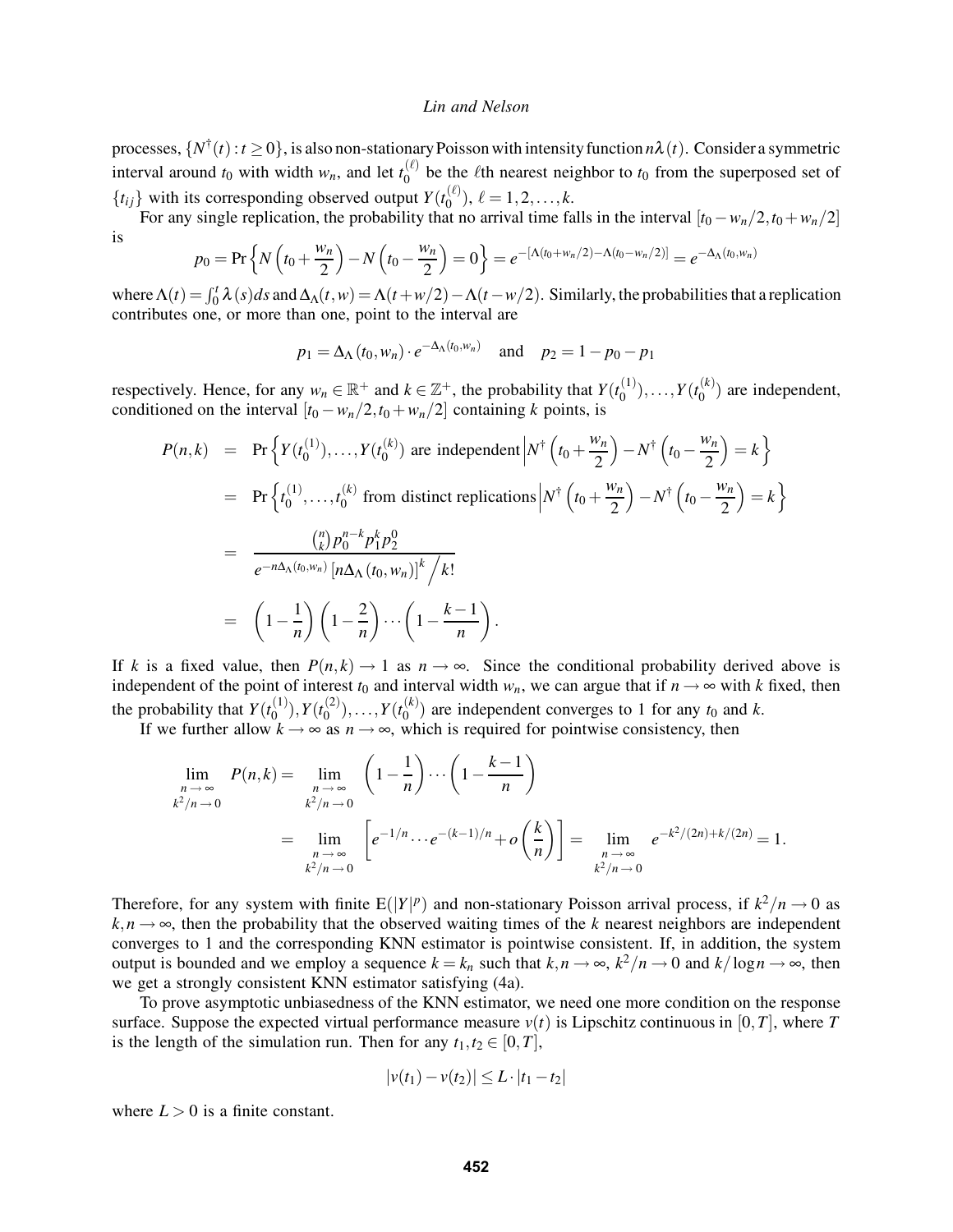Now let  $W_n^k$  be the width of the smallest symmetric interval  $[t_0 - W_n^k/2, t_0 + W_n^k/2]$  that contains the k nearest neighbors from the *n* superposed replications. Then the bias of the KNN estimator defined in (1) is

$$
\mathrm{E}\left[\tilde{V}(t_0)-v(t_0)\right]=\frac{1}{k}\sum_{\ell=1}^k\mathrm{E}\left[v(t^{(\ell)})-v(t_0)\right]\leq\frac{L}{k}\sum_{\ell=1}^k\mathrm{E}\left[|t^{(\ell)}-t_0|\right].
$$

Now since the distances from all the k nearest neighbors to  $t_0$  must be less than or equal to  $W_n^k/2$ , the bias is bounded by  $L \cdot E[W_n^k/2]$ . Therefore, if the virtual performance measure is Lipschitz continuous and the expected width of the interval that contains the k nearest neighbors converges to 0 as  $n \rightarrow \infty$ , then the KNN estimator is asymptotically unbiased.

In the stationary Poisson case, we can show that  $W_n^k$  has an Erlang distribution with parameters  $n\lambda$ and k, and thus  $E(W_n^k) = k/(n\lambda)$  which converges to 0 if  $k/n \to 0$ . Using the Borel-Canteli Lemma we can show a stronger result, that  $W_n^k \to 0$  almost surely if  $k^2/n \to 0$ . These results are easily extended to the non-stationary Poisson case.

Remark: Walk (2010) also provides consistency results for KNN applied to dependent data, but assuming that  $\{(X_i, Y_i), i = 1, 2, ...\}$  are identically distributed with either  $\rho$ -mixing or  $\alpha$ -mixing dependence. Such conditions would be appropriate for a stationary queueing system in steady state.

# 5 PRACTICAL APPROACH

In data analytics, it is always preferred to have training data for model selection, and separate testing data for assessment to avoid overfitting. When this is not possible or desirable, CV is a very useful technique that tends to avoid overfitting. However, training the model with such methods can be computationally expensive. In this section we discuss how to apply CV in our problem setting and analyze how data features affect the choice of k by introducing a stylized model.

### 5.1 Cross Validation

A traditional K-fold CV approach randomly divides N observations into K subsets or "folds," then uses any K − 1 folds of data to train the model and the remaining fold as the testing data, where K for the number of folds should not be confused with  $k$ , the number of nearest neighbors to average in a KNN model. This procedure is repeated K times until all folds of data are tested, then a goodness-of-fit measure is used to compare alternative models. Ten-fold CV is a common choice, and it is sometimes preferred to leave-one-observation-out CV (which could be thought of as N-fold CV) because otherwise the folds are highly correlated since they share  $N - 1$  observations.

We should not directly apply traditional CV to virtual performance estimation due to the correlation among observations collected from within the same replication. Hart (1991) points out that CV performs poorly with correlated data. Thus, instead of leaving individual observations out, we propose to leave out entire replications, using the the remaining replications as the training data and the left-out replication as the testing data; recall that replications are independent. This guarantees independence of each training and testing set.

Unfortunately, since the training data now consist of all observations from multiple replications, the  $k$ nearest neighbors of any test point will not necessarily come from different replications, and therefore may be correlated. For this reason we further propose *leave-one-replication-out (LORO) CV*, which increases the likelihood that many of the  $k$  closest observations are from different replications, diminishing the effect of correlation among observations of Y. Stated differently, if each fold leaves out 1 replication for testing, then there are a large number  $(n-1)$  replications for training and the k nearest neighbors should be well spread out among them. We provide a detailed algorithm in Section 6.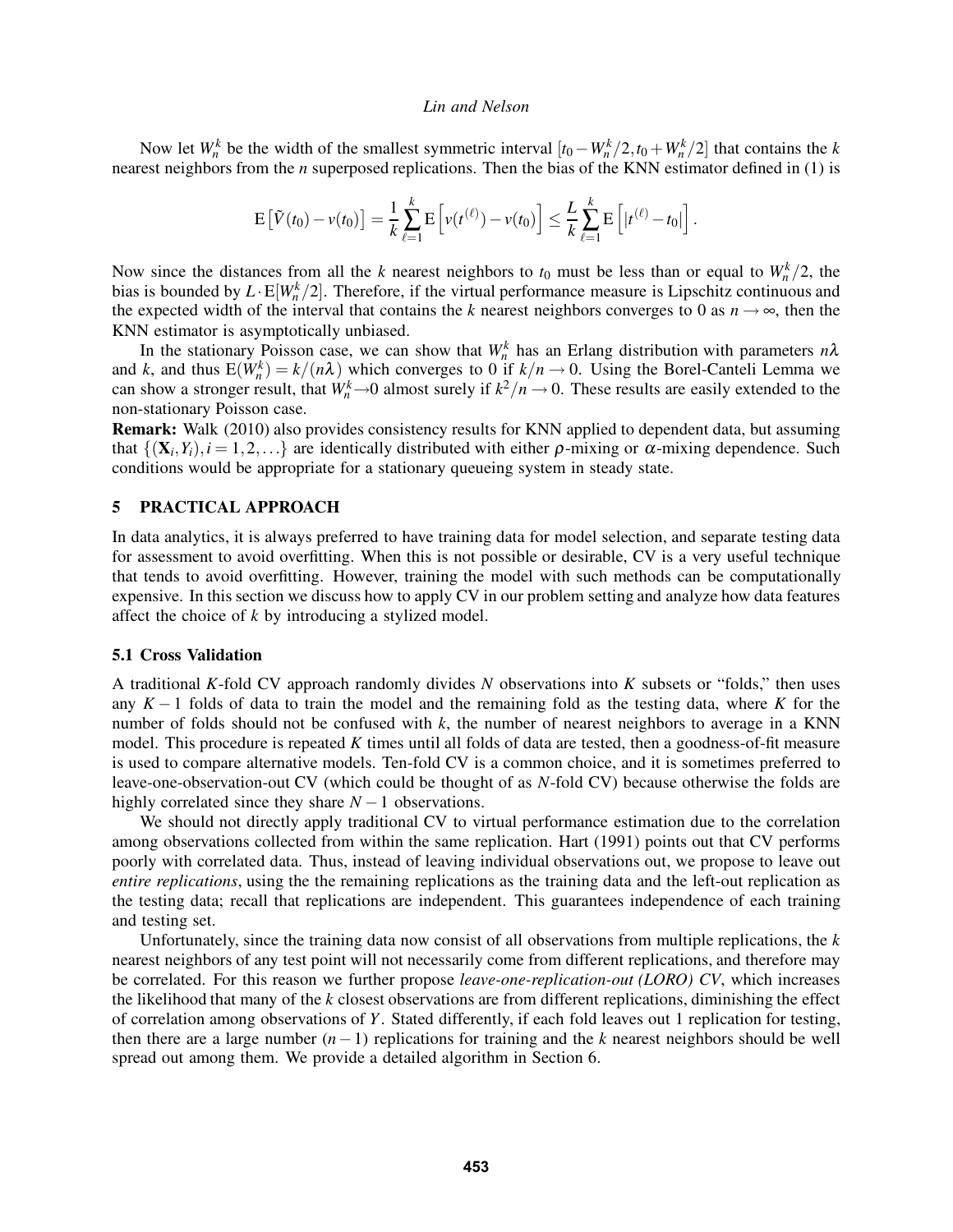# 5.2 Approximation for Optimal  $k^*$

While estimator consistency is important, in reality the number of replications  $n$  is finite. A stylized model is introduced here under which we can derive the optimal tuning parameter  $k^*$ , and this provides some insight into how to adjust  $k$  based on data features. Ultimately we hope to use this insight to obtain a good starting solution, say  $k^{\text{start}}$ , for a LORO CV.

Suppose the arrival process follows a stationary Poisson process with rate  $\lambda$ , and the expected virtual output (e.g., virtual waiting time),  $v(t_0)$ , of arrivals near  $t_0$  is  $\beta t_0$ , where  $\beta \neq 0$  is a constant. Further, the simulation noise  $\varepsilon$  within a replication has zero-mean, variance  $\sigma^2$ , and common correlation  $\rho$ . And finally, the arrival process and noise are independent. More specifically, if we have  $n$  independent replications that form the training-data set then this stylized model is

$$
Y_{ij} = v(t_{ij}) + \varepsilon_{ij} = \beta t_{ij} + \varepsilon_{ij}, \quad i = 1, 2, ..., M_j, j = 1, 2, ..., n + 1,
$$

where  $\text{Var}(\varepsilon_{ij}) = \sigma^2$  for all i, j,  $\text{Corr}(\varepsilon_{ij}, \varepsilon_{ij'}) = 0$  for  $j \neq j'$ , and  $\text{Corr}(\varepsilon_{ij}, \varepsilon_{i'j}) = \rho$  for  $i \neq i'$  and all j. Notice that  $\beta$  determines the bias from using neighbors to estimate  $v(t_0)$ —large  $|\beta|$  means large bias—while  $\sigma^2$  represents the simulation stochastic noise and  $\rho$  the output correlation within replications. Under this stylized model we can derive  $k^*$  that minimizes the expected value of mean squared error of prediction, which we call *averaged mean-squared error* (AMSE), for various cases as a function of  $k$ .

We start the analysis of  $AMSE(k)$  for the simplest case where all the observations are independent, i.e.,  $\rho = 0$ . Suppose k can take positive real values, then by taking the derivative of AMSE(k) with respect to k, we get the optimal k that minimizes  $AMSE(k)$  to be

$$
k^* = \sqrt{2 + \frac{12n^2\lambda^2\sigma^2}{\beta^2}}.
$$
\n(5)

We see that if  $\beta$  is large, then a smaller  $k^*$  is preferred to avoid a large bias. If the data are very noisy, i.e.,  $\sigma^2$  is large, then a larger  $k^*$  is better for variance reduction. Either larger *n* or larger  $\lambda$  leads to a denser training data set so that including more points nearby will not cause as much bias but reduce the variance significantly. This result also applies to the case where  $\rho > 0$  but all the k nearest neighbors are from distinct replications.

On the other hand, if  $\rho > 0$  when all the k nearest neighbors are from the *same replication*, then we can still obtain an expression for  $AMSE(k)$ , which is

$$
k^* = \sqrt{2 + \frac{12(1-\rho)n^2\lambda^2\sigma^2}{\beta^2}}.
$$
\n(6)

The interpretation of  $k^*$  is very similar to the independent-observations case. Notice that if  $\rho = 1$ , then  $k^* = \sqrt{2} < 2$ , meaning that including more than one point will not provide additional AMSE reduction when the data are perfectly correlated. In general, the larger  $\rho$  is, the smaller  $k^*$  will be.

The optimal  $k^*$  given in (5) and (6) correspond to two extreme cases. For a more general situation where the k nearest neighbors come from a mix of common and independent replications an expression for  $AMSE(k)$  is difficult to obtain. As a compromise, we use a *weighted average covariance* to approximate the actual covariance introduced in  $AMSE(k)$ . Using the same framework as in Section 4.2, let  $q_i$  be the probability that i out of k nearest neighbors come from the same replication conditioned that the interval  $[t<sub>0</sub> - w<sub>n</sub>/2, t<sub>0</sub> + w<sub>n</sub>/2]$  containing k points:

$$
q_i = \frac{k!}{(k-i)!i!} \left(1 - \frac{1}{n}\right)^{k-i} \left(\frac{1}{n}\right)^i = C_k^i \left(1 - \frac{1}{n}\right)^{k-i} \left(\frac{1}{n}\right)^i, \quad 0 \le i \le k.
$$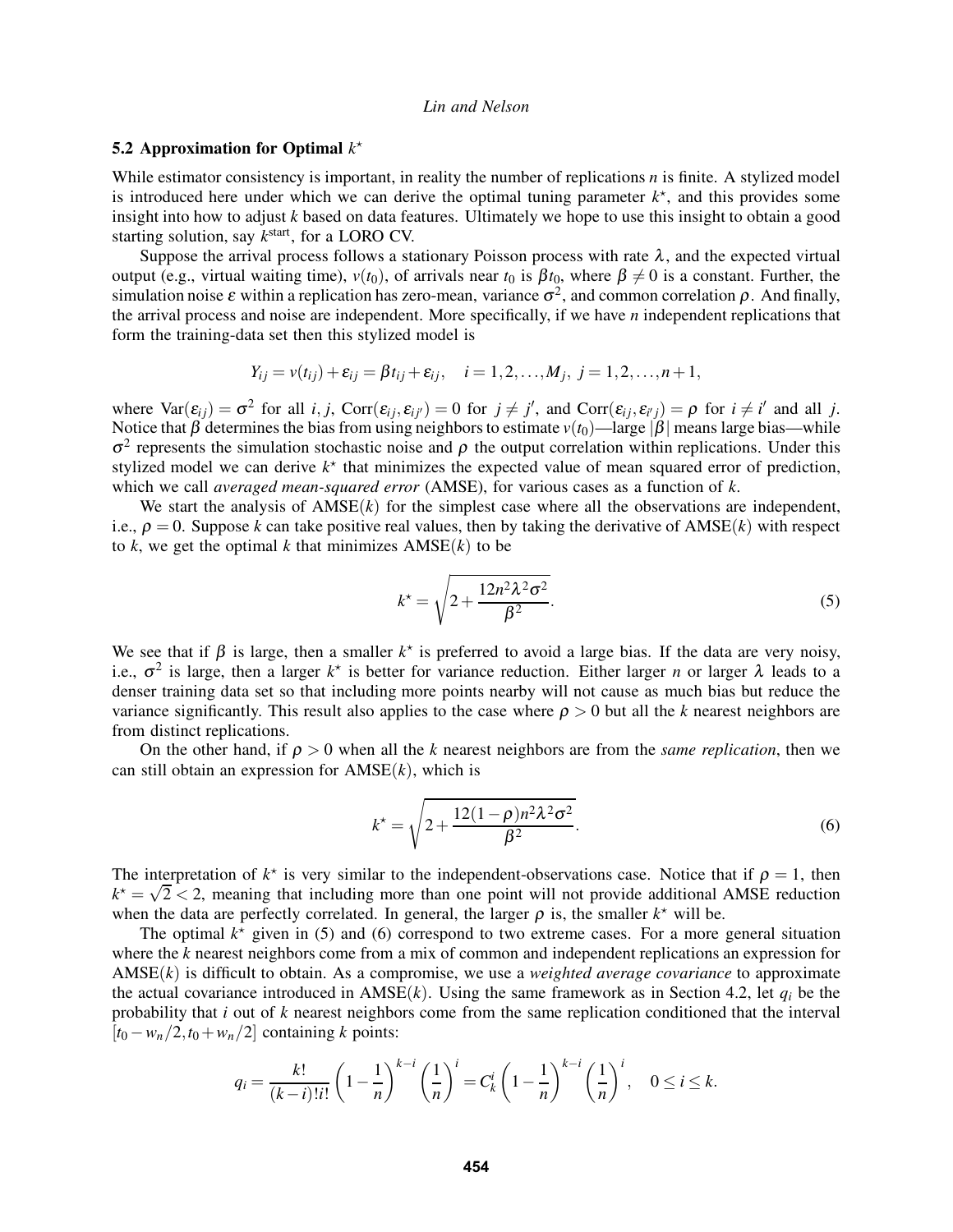Since each one of the k nearest neighbors has a weight of  $1/k$ , then the covariance contributed by a single replication which contributes *i* out of *k* nearest neighbors is  $C_i^2 \cdot 2\rho \sigma^2 / k^2$ , for  $i \ge 2$ . Thus, the weighted average covariance contributed by each replication is

$$
\sum_{i=2}^k C_i^2 \cdot \frac{2\rho\sigma^2}{k^2} \cdot q_i = \frac{k-1}{n^2k} \rho\sigma^2.
$$

Hence, the total weighted average covariance contributed by the  $n$  independent replications involved in the training-data set is  $(k-1)\rho\sigma^2/(nk)$ . The optimal k in this situation is

$$
k^* = \sqrt{2 + \frac{12(1 - \rho/n)n^2\lambda^2\sigma^2}{\beta^2}} = \sqrt{2 + \frac{12(1 - \tilde{\rho})n^2\lambda^2\sigma^2}{\beta^2}},
$$
(7)

where  $\tilde{\rho} = \rho/n$  can be treated as an *average correlation*. We see that the impact of correlation  $\rho$  fades away at a rate of  $1/n$ , so if we have enough replications then the effect of correlation can be neglected. Notice that the weighted average covariance,  $(k-1)\rho\sigma^2/(nk)$ , is just one possible approximation, and it may be different from the exact covariance or other approximations.

These results provide insight on the effect of number of replications n, arrival process intensity  $\lambda$ , rate of change of the response surface  $\beta$ , output variability  $\sigma^2$  and correlation  $\rho$  on the optimal choice of k for KNN. We hope, eventually, to use this insight to derive a starting value for a CV search for  $k^*$ . Direct use of the formulas, say by trying to estimate each term, does not give consistently good starting values, particularly when a linear approximation to the response surface  $\beta_0 + \beta t$  is inadequate. As shown in Section 6 below,  $k^*$  values in the hundreds or thousands are possible, making a good starting value for the search computationally necessary.

## 6 EXPERIMENTS

In this section we apply the proposed method to the airport check-in problem discussed in Smith and Nelson (2015), and compare the prediction performance of the KNN estimator to their TB estimator.

The characteristics of the simplified airport check-in system are the same as the ones provided in Smith and Nelson (2015), which has a non-stationary arrival process and time-dependent agent capacity. The difference is that only a single type of passenger is considered in this paper. Synchronously, the arrival rate and agent capacity change every hour. Refer to Figure 1 in Smith and Nelson (2015) for details.

To determine the optimal tuning-parameter  $k$  of the KNN model, we apply LORO CV to the retained simulation data. Before introducing a detailed LORO CV algorithm, we need to clarify the following notation. Let the testing-dataset and training-dataset to be denoted by  $S_{test}$  and  $S_{train}$ , respectively. As in Section 3, let  $Y_{ij} = Y(t_{ij})$  be the recorded time in system (TIS) of the arrival occurring at  $t_{ij}$ , and  $M_j$  be the number of observations in the *j*th replication. We express the KNN estimator of  $v(t_{ij})$  as  $\tilde{V}(t_{ij}, k)$  and use average sum of squared error,  $ASSE(k)$ , as our goodness-of-fit measure, where k is the tuning parameter. Hence, for any value of  $k$ , we can implement LORO CV presented in Algorithm 6 to get the corresponding value of ASSE(k), and find the optimal one by searching over a range over k, say  $k \in [k_L, k_U]$ .

The true TIS of an arrival occurring at time  $t_0$ ,  $v(t_0)$ , is unknown, thus, we ran a side-experiment in Simio to get a nearly unbiased estimator for  $v(t_0)$  so that we can measure the prediction error by using either TB or KNN estimator. For each point of interest  $t_0$ , we ran the airport-check-in model which exactly follows the original experiment design except for inserting a passenger arrival exactly at  $t<sub>0</sub>$ , and repeated it for 1000 replications. In each replication, we can record the TIS of the inserted passenger. Let the TIS recorded from the jth replication be denoted by  $Y_j(t_0)$ , then the side-experiment estimator of  $v(t_0)$  is  $\sum_{j=1}^{1000} Y_j(t_0)/1000$ . This is not an unbiased estimator of  $v(t_0)$  because the arrivals at  $t_0$  are not generated by the original arrival process but inserted externally, however the impact of bias is slight since we run enough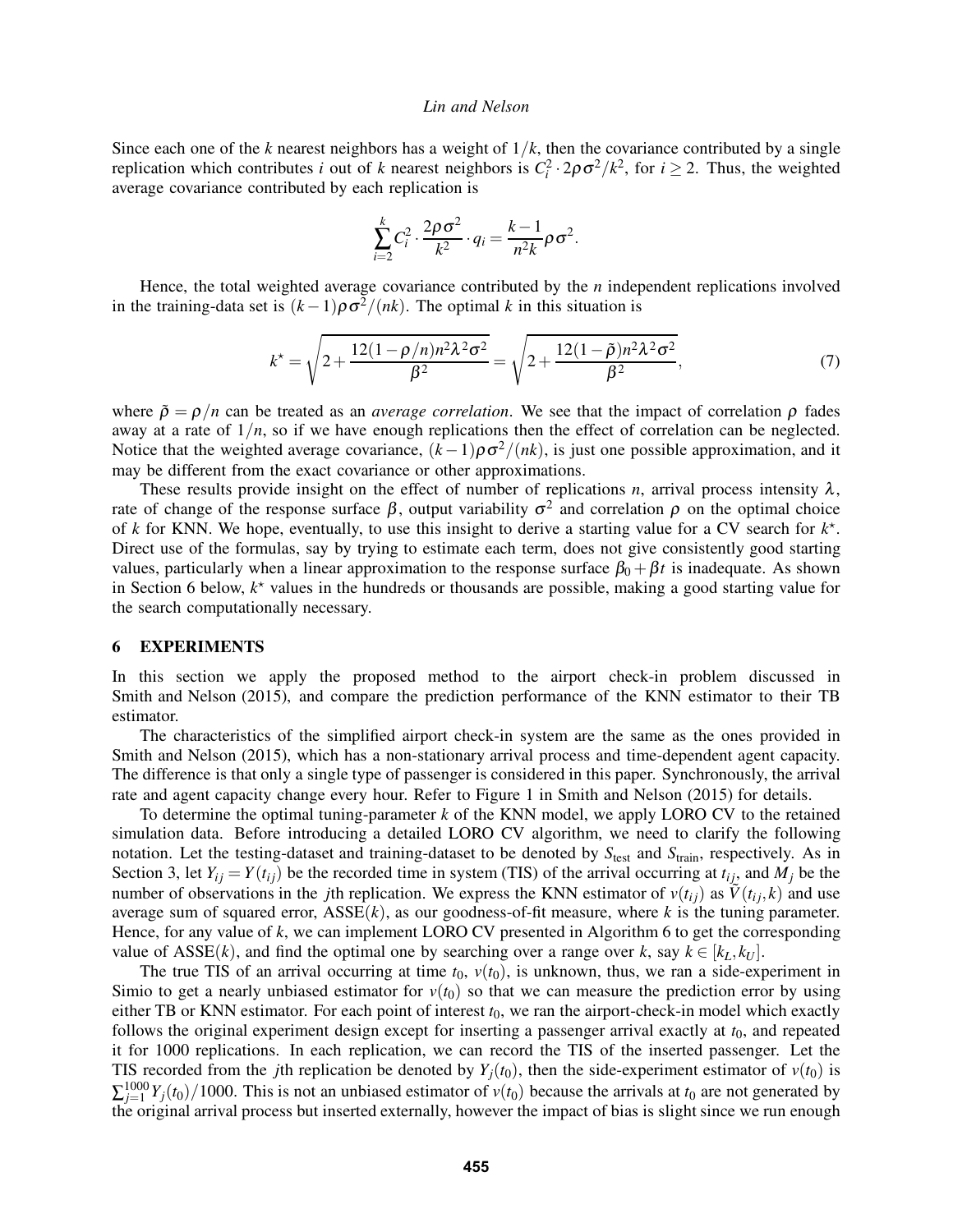Algorithm 1 KNN method via leave-one-replication-out cross validation (LORO CV)

1: for  $j = 1, 2, ..., n$  do 2:  $S_{\text{test}} \leftarrow \{Y_{ij} : i = 1, 2, ..., M_j\}.$ <br>3:  $S_{\text{train}} \leftarrow \text{all data except } S_{\text{test}}.$ 3:  $S_{\text{train}} \leftarrow \text{all data except } S_{\text{test}}.$ <br>4: **for**  $k \in [k_L, k_U]$  **do** 4: **for**  $k \in [k_L, k_U]$  **do**<br>5: **for**  $i = 1, 2, ...$ **for**  $i = 1, 2, ..., M_j$  **do** 6: Find the k nearest points in  $S_{\text{train}}$  to  $t_{ij} \in S_{\text{test}}$ .<br>7: Compute the KNN estimator  $\tilde{V}(t_{ij}, k)$ . Compute the KNN estimator  $\tilde{V}(t_{ij}, k)$ . 8: end for 9: end for 10: end for 11: for  $k \in [k_L, k_U]$  do 12: Compute  $\text{ASSE}(k) = \left(\sum_{j=1}^n \sum_{i=1}^{M_j}\right)$  $_{i=1}^{M_j}[Y_{ij}\!-\!\tilde{V}(t_{ij},\!k)]^2\Bigr)\,/\,\bigl(\textstyle{\sum_{j=1}^n}M_j\bigr).$ 13: end for 14: Choose  $k^*$  that results in the minimum  $ASSE(k)$ .

replications and only one external arrival is inserted. Furthermore, to get nearly unbiased estimators for the TIS at a collection of  $t_0$ s, we repeat the entire procedure for each  $t_0$  point individually since inserting many external arrivals in one replication significantly changes the original arrival process.

To compare the prediction performance between TB and KNN estimators, we use average predictedsquared error (APSE) as the criterion. Let the prediction of  $v(t_0)$  from the rth macro-replication to be denoted by  $\tilde{V}_r(t_0)$ , then APSE( $t_0$ ) is  $\sum_{r=1}^{R} [\tilde{V}_r(t_0) - v(t_0)]^2 / R$ , where the unknown  $v(t_0)$  is replaced by its nearly unbiased estimator obtained from the side-experiment in our situation.

This simplified airport check-in model is implemented in Simio. We made  $R = 10$  macro-replications, and each of them has  $n = 50$  replications. We saved all the arrival times and the corresponding TIS, and chose one-hour time buckets synchronized to the changes of arrival rate and agent capacity, that is, [6:00, 7:00], [7:00, 8:00], ..., [21:00, 22:00]. We used the average TIS of all arrivals within each time bucket as the TB estimator for that time bucket, as in Smith and Nelson (2015), and tested two different sets of  $t<sub>0</sub>$ s: one of them contains  $t_0$ s that are close to the beginning of each time bucket:  $t_0 = 6:06,7:06,\ldots,21:06$ , and the other set contains the midpoints of each time bucket:  $t_0 = 6:30, 7:30,...,21:30$ .

The optimal  $k$  evaluated via LORO CV is 1980, which means that we would use the average TIS of the 1980 nearest neighbors of  $t_0$  as the prediction for  $v(t_0)$ . We see that the KNN estimator works better than the TB estimator for most of  $t_0$ s when  $t_0 = 6:06,7:06,\ldots,21:06$  from Figure 1.

For the second set of  $t_0$ s which is favorable to the TB estimator, the KNN estimator is still very competitive even with the single  $k^* = 1980$ , as shown Figure 2. For the TB estimator, we have chosen the midpoints of time buckets so it is hard to further improve the prediction performance of TB estimator. However, the KNN estimator only uses a single  $k<sup>*</sup>$  for all prediction points, which is not necessarily the optimal for any specific point  $t_0$ . This implies that if we used  $k^*(t_0)$  adapted to each  $t_0$  of interest instead of a single optimal  $k^*$ , then the KNN estimator could have even better prediction performance. Figure 3 illustrates how much the KNN estimator can improve by using an adaptive  $k^*(t_0)$  for all prediction points, where  $t_0 = 6:30, 7:30, \ldots, 21:30$ .

We find that  $k^*(t_0)$  is very different from  $k^*$  at some time points. For example,  $k^*(16:30) = 233 \ll 16000$  $k^* = 1980$ . By plotting one retained sample path shown in Figure 4, we see a strong decreasing trend in the TIS of those passengers who arrive from 15:30 to 18:00. Recall the optimal k derived from the stylized model in (7), a strong trend in TIS like what happen from 15:30 to 18:00 implies a large  $\beta$  in the stylized model, that is why a smaller  $k*(16:30)$  is preferred to reduce bias. In fact, the TB estimator also did not predict well because it averaged too many observations to predict the TIS at  $t_0 = 16:30$ . The arrival rate from 16:00 to 17:00 is 75 per hour and 50 replications are involved, so on average 3750 observations were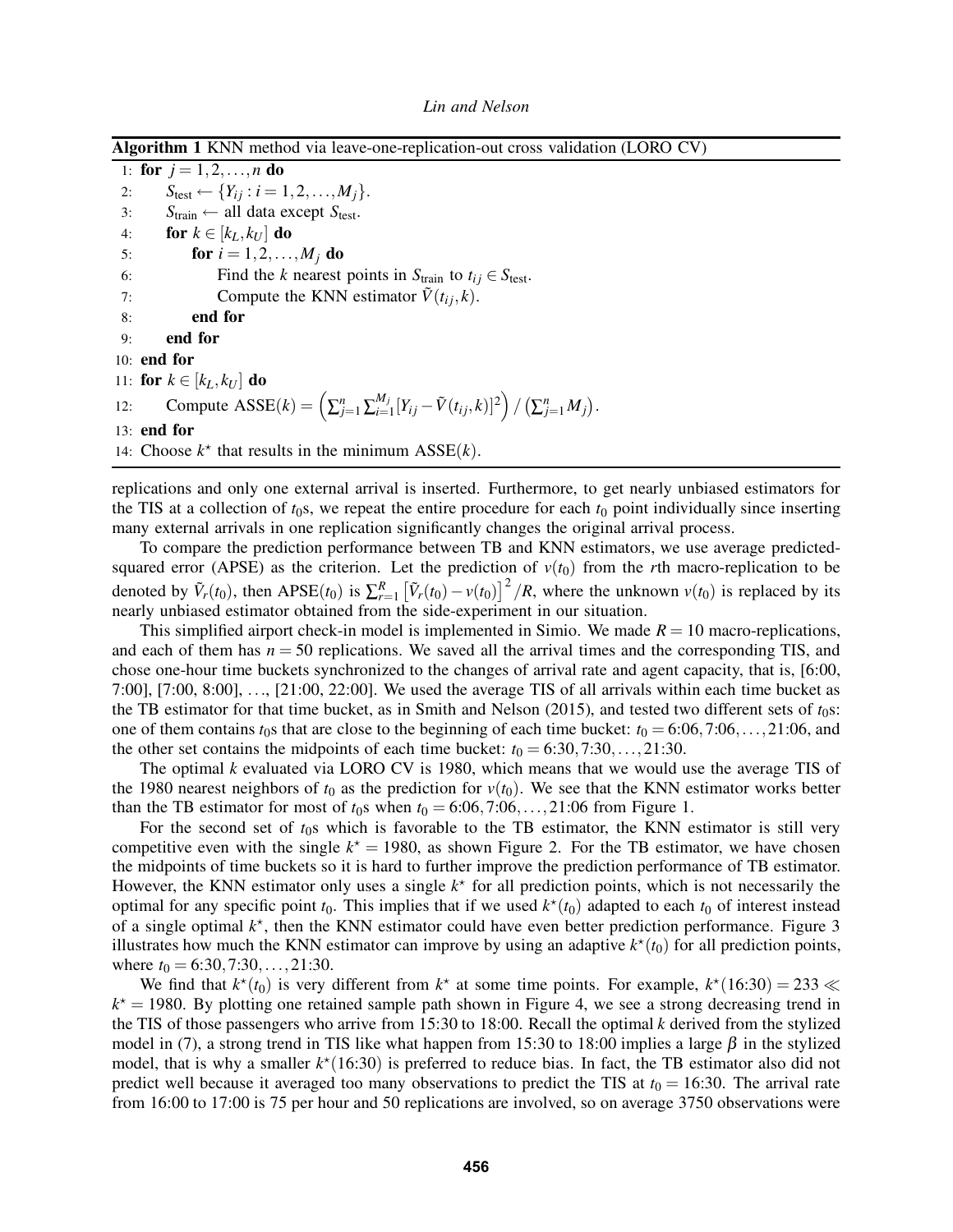

Figure 1: APSE( $t_0$ ) of TB estimator and KNN estimator with a single  $k^*$  at  $t_0 = 6:06, 7:06, \ldots, 21:06$ .



Figure 2: APSE( $t_0$ ) of TB estimator and KNN estimator with a single  $k^*$  at  $t_0 = 6:30, 7:30, \ldots, 21:30$ .

used to construct the TB estimator, which caused large bias so that its prediction performance is worse than the adaptive KNN estimator, according to Figure 3.

From this simplified airport check-in example, we see that the proposed KNN estimator is very competitive with the TB estimator even if we look at the midpoints of time buckets and only use a globally optimal k. Apparently, the prediction performance will be better if we look at  $t_0$ s which are not favorable to the TB estimator or let the KNN approach be adaptive to different time points.

Both TB estimation and KNN can be adapted to different time points of interest, but they adapt in different ways. A TB estimator only accounts for the density of arrivals in each time bucket, while an adaptive KNN estimator also takes the trend in the response into account. A TB estimator may predict as well as adaptive KNN if the trend is dominated by noise because averaging a large quantity of data without a strong trend reduces the variance. See the prediction performance and sample path at time  $t_0 = 8:30$  in Figure 3 and Figure 4 as an example. However, if the trend dominates the noise, as at  $t_0 = 16:30$ , then the adaptive KNN works much better. Hence, even though the TB estimation is also a self-tuning approach, it may not tune in the right way while the KNN method is more adaptive because it accounts for more data features.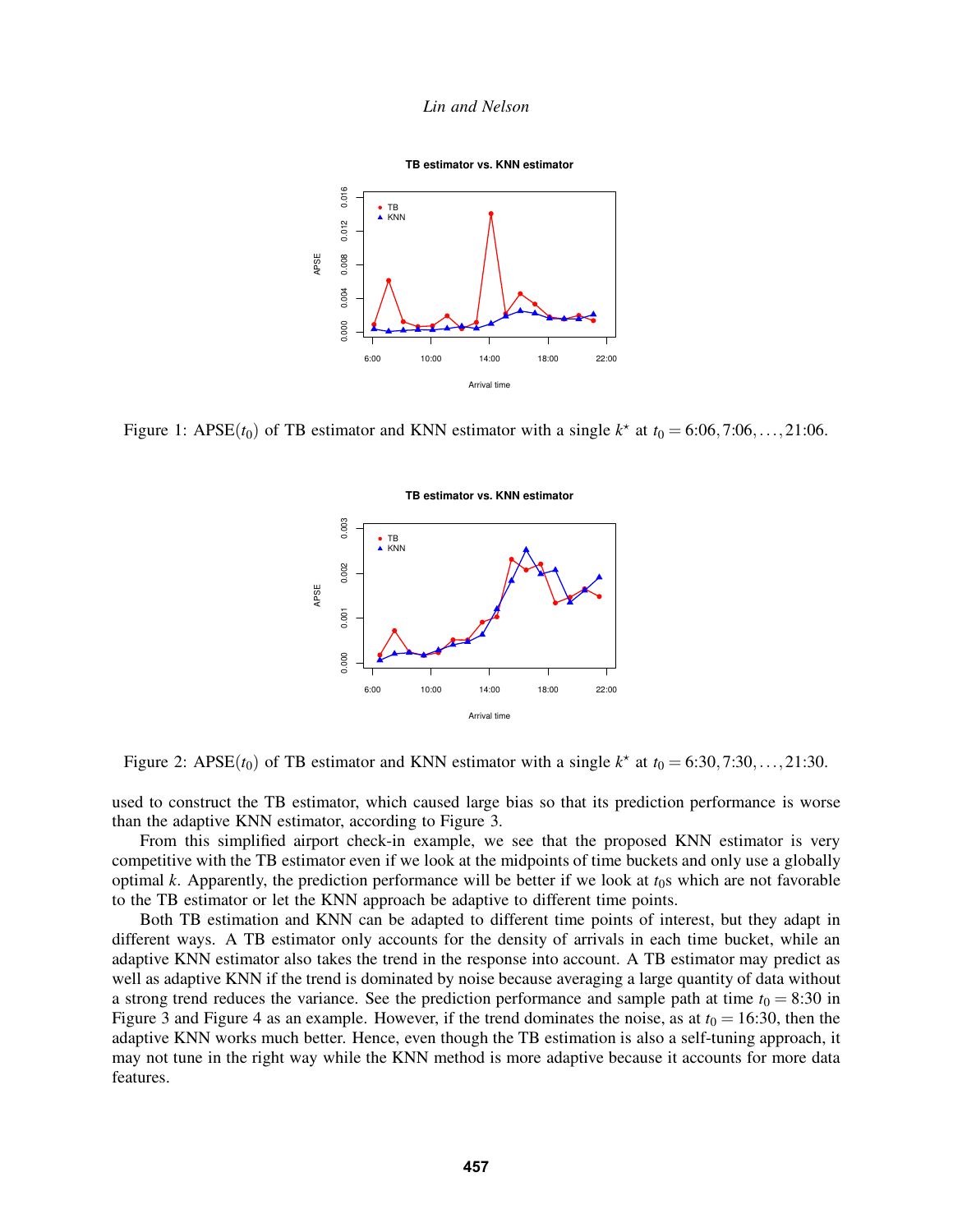

Figure 3: APSE( $t_0$ ) of TB estimator and KNN estimator with adaptive  $k^*(t_0)$  at  $t_0 = 6:30, 7:30, \ldots, 21:30$ .



One sample path of TIS vs. arrival time

Figure 4: One retained sample path from airport check-in model.

Smith and Nelson (2015) envisioned the TB estimates being computed "on the fly" during the simulation run using predetermined time buckets; this requires little additional computation, but some reprogramming of the simulation. If computed after the run then both TB (single time bucket) and KNN (single value of  $k$ ) require  $O(N \log N)$  computational effort to sort the outputs by arrival time, where  $N = \sum_{j=1}^{n} M_j$  is the total number of observations. However, to check all possible values of k via LORO CV is an  $O(N^2)$  calculation, which is why trying to find a good starting value of  $k$  is so important.

Also notice that in this example arrival rate  $\lambda(t)$  and agent capacity  $s(t)$  change synchronously each hour, so it is very natural to make each time bucket one-hour long. Choosing a proper time bucket is not trivial in a general case when  $\lambda(t)$  may change continuously or  $\lambda(t)$  and  $s(t)$  change asynchronously; the KNN estimator does not have such issues because  $k$  is data driven.

# 7 CONCLUSIONS

In this paper we propose a KNN method for estimating virtual statistics based on retained transactional data from simulation experiments. We show the asymptotic properties of the KNN estimator for the Poisson arrival case, and we will establish similar properties for general arrival processes as future work. The airport check-in example shows that even with a single  $k^*$ , the KNN estimator can be as good as the TB estimator